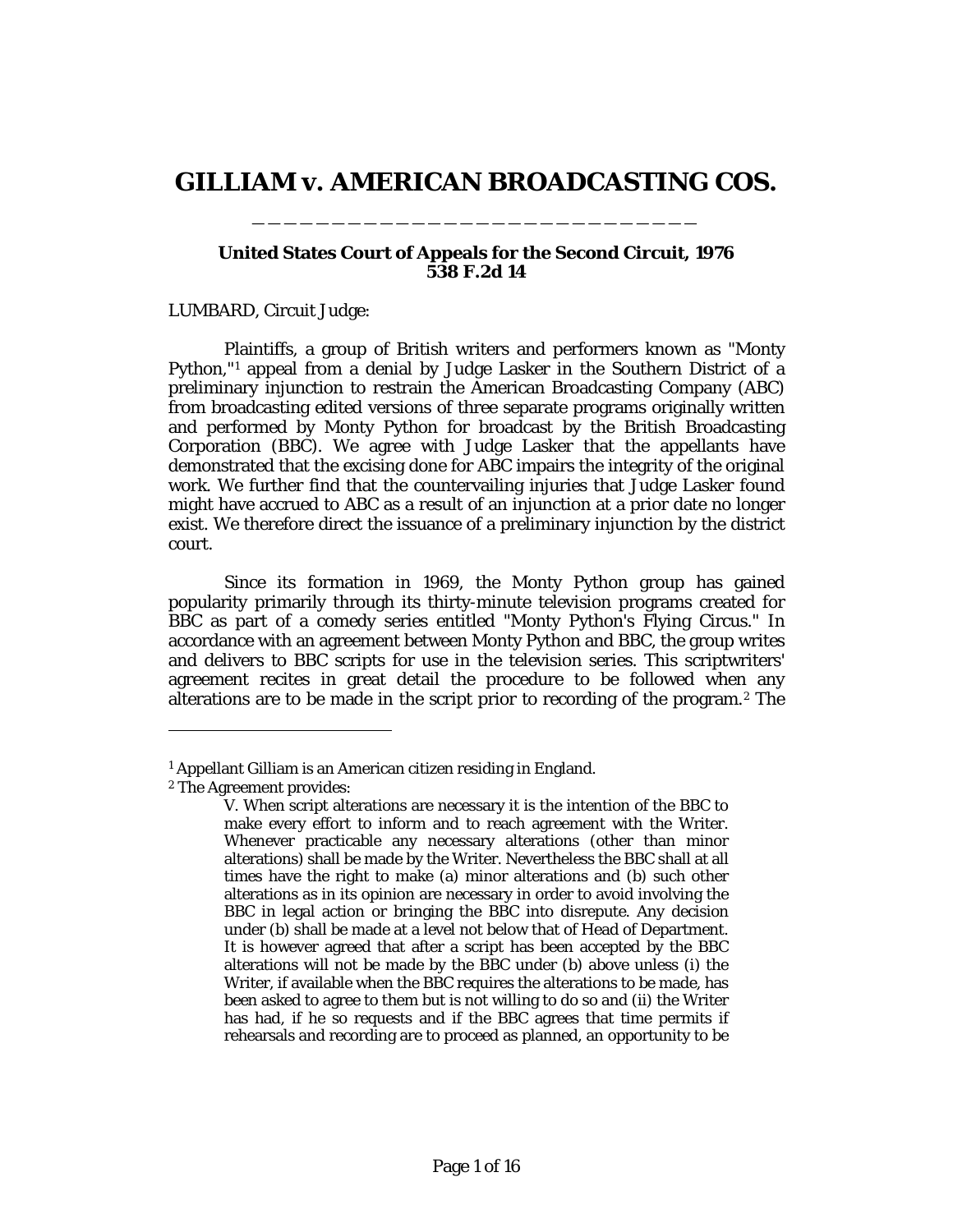essence of this section of the agreement is that, while BBC retains final authority to make changes, appellants or their representatives exercise optimum control over the scripts consistent with BBC's authority and only minor changes may be made without prior consultation with the writers. Nothing in the scriptwriters' agreement entitles BBC to alter a program once it has been recorded. The agreement further provides that, subject to the terms therein, the group retains all rights in the script.

Under the agreement, BBC may license the transmission of recordings of the television programs in any overseas territory. The series has been broadcast in this country primarily on non-commercial public broadcasting television stations, although several of the programs have been broadcast on commercial stations in Texas and Nevada. In each instance, the thirty-minute programs have been broadcast as originally recorded and broadcast in England in their entirety and without commercial interruption.

In October 1973, Time-Life Films acquired the right to distribute in the United States certain BBC television programs, including the Monty Python series. Time-Life was permitted to edit the programs only "for insertion of commercials, applicable censorship or governmental . . . rules and regulations, and National Association of Broadcasters and time segment requirements." No similar clause was included in the scriptwriters' agreement between appellants and BBC. Prior to this time, ABC had sought to acquire the right to broadcast excerpts from various Monty Python programs in the spring of 1975, but the group rejected the proposal for such a disjoined format. Thereafter, in July 1975, ABC agreed with Time-Life to broadcast two ninety-minute specials each comprising three thirty-minute Monty Python programs that had not previously been shown in this country.

Correspondence between representatives of BBC and Monty Python reveals that these parties assumed that ABC would broadcast each of the Monty

 $\overline{a}$ 

represented by the Writers' Guild of Great Britain (or if he is not a member of the Guild by his agent) at a meeting with the BBC to be held within at most 48 hours of the request (excluding weekends). If in such circumstances there is no agreement about the alterations then the final decision shall rest with the BBC. Apart from the right to make alterations under (a) and (b) above the BBC shall not without the consent of the Writer or his agent (which consent shall not be unreasonably withheld) make any structural alterations as opposed to minor alterations to the script, provided that such consent shall not be necessary in any case where the Writer is for any reason not immediately available for consultation at the time which in the BBC's opinion is the deadline from the production point of view for such alterations to be made if rehearsals and recording are to proceed as planned.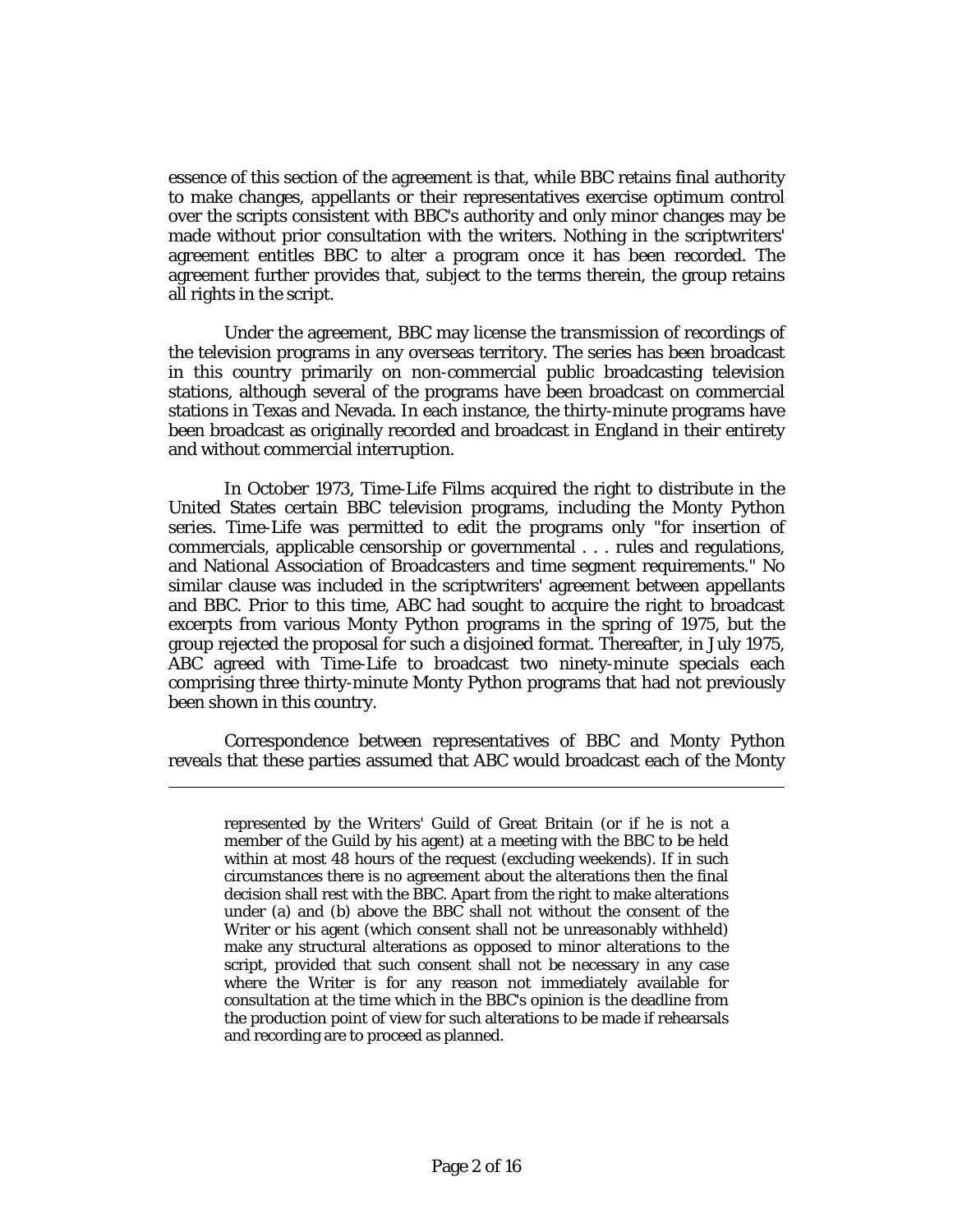Python programs "in its entirety." On September 5, 1975, however, the group's British representative inquired of BBC how ABC planned to show the programs in their entirety if approximately 24 minutes of each 90 minute program were to be devoted to commercials. BBC replied on September 12, "we can only reassure you that ABC have decided to run the programmes 'back to back,' and that there is a firm undertaking not to segment them."

ABC broadcast the first of the specials on October 3, 1975. Appellants did not see a tape of the program until late November and were allegedly "appalled" at the discontinuity and "mutilation" that had resulted from the editing done by Time-Life for ABC. Twenty-four minutes of the original 90 minutes of recording had been omitted. Some of the editing had been done in order to make time for commercials; other material had been edited, according to ABC, because the original programs contained offensive or obscene matter.

In early December, Monty Python learned that ABC planned to broadcast the second special on December 26, 1975. The parties began negotiations concerning editing of that program and a delay of the broadcast until Monty Python could view it. These negotiations were futile, however, and on December 15 the group filed this action to enjoin the broadcast and for damages. Following an evidentiary hearing, Judge Lasker found that "the plaintiffs have established an impairment of the integrity of their work" which "caused the film or program . . . to lose its iconoclastic verve." According to Judge Lasker, "the damage that has been caused to the plaintiffs is irreparable by its nature." Nevertheless, the judge denied the motion for the preliminary injunction on the grounds that it was unclear who owned the copyright in the programs produced by BBC from the scripts written by Monty Python; that there was a question of whether Time-Life and BBC were indispensable parties to the litigation; that ABC would suffer significant financial loss if it were enjoined a week before the scheduled broadcast; and that Monty Python had displayed a "somewhat disturbing casualness" in their pursuance of the matter.

Judge Lasker granted Monty Python's request for more limited relief by requiring ABC to broadcast a disclaimer during the December 26 special to the effect that the group dissociated itself from the program because of the editing. A panel of this court, however, granted a stay of that order until this appeal could be heard and permitted ABC to broadcast, at the beginning of the special, only the legend that the program had been edited by ABC. We heard argument on April 13 and, at that time, enjoined ABC from any further broadcast of edited Monty Python programs pending the decision of the court.

I

In determining the availability of injunctive relief at this early stage of the proceedings, Judge Lasker properly considered the harm that would inure to the plaintiffs if the injunction were denied, the harm that defendant would suffer if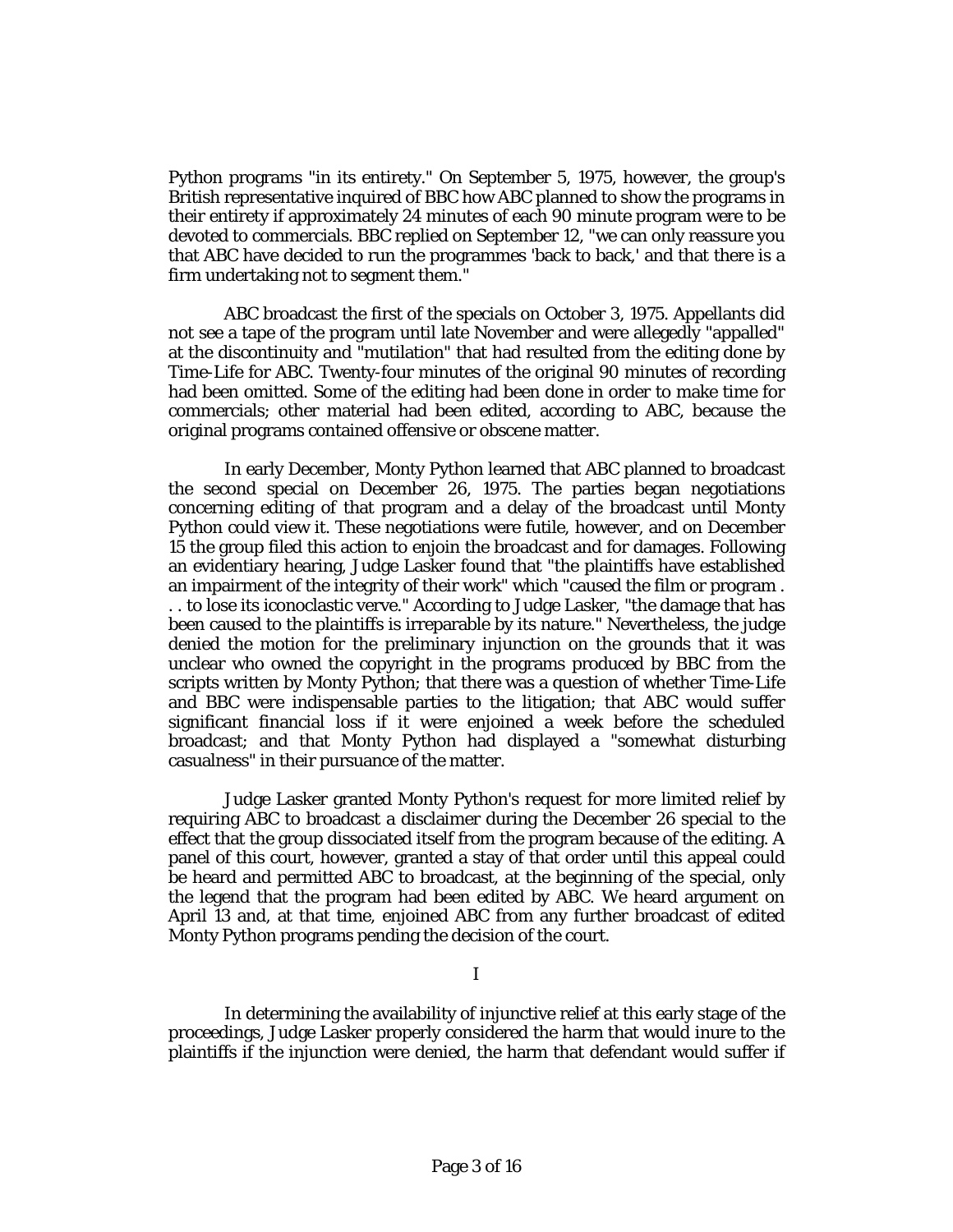the injunction were granted, and the likelihood that plaintiffs would ultimately succeed on the merits. See *Hamilton Watch Co. v. Benrus Watch Co.*, 206 F.2d 738 (2d Cir. 1953). We direct the issuance of a preliminary injunction because we find that all these factors weigh in favor of appellants.

There is nothing clearly erroneous in Judge Lasker's conclusion that any injury suffered by appellants as a result of the broadcast of edited versions of their programs was irreparable by its nature. ABC presented the appellants with their first opportunity for broadcast to a nationwide network audience in this country. If ABC adversely misrepresented the quality of Monty Python's work, it is likely that many members of the audience, many of whom, by defendant's admission, were previously unfamiliar with appellants, would not become loyal followers of Monty Python productions. The subsequent injury to appellants' theatrical reputation would imperil their ability to attract the large audience necessary to the success of their venture. Such an injury to professional reputation cannot be measured in monetary terms or recompensed by other relief. See *Coca-Cola Co. v. Gemini Rising, Inc.*, 346 F. Supp. 1183, 1189 (E.D.N.Y. 1972); *Estee Lauder, Inc. v. Watsky*, 323 F. Supp. 1064, 1067 (S.D.N.Y. 1970).

In contrast to the harm that Monty Python would suffer by a denial of the preliminary injunction, Judge Lasker found that ABC's relationship with its affiliates would be impaired by a grant of an injunction within a week of the scheduled December 26 broadcast. The court also found that ABC and its affiliates had advertised the program and had included it in listings of forthcoming television programs that were distributed to the public. Thus a last minute cancellation of the December 26 program, Judge Lasker concluded, would injure defendant financially and in its reputation with the public and its advertisers.

However valid these considerations may have been when the issue before the court was whether a preliminary injunction should immediately precede the broadcast, any injury to ABC is presently more speculative. No rebroadcast of the edited specials has been scheduled and no advertising costs have been incurred for the immediate future. Thus there is no danger that defendant's relations with affiliates or the public will suffer irreparably if subsequent broadcasts of the programs are enjoined pending a disposition of the issues.

We then reach the question whether there is a likelihood that appellants will succeed on the merits. In concluding that there is a likelihood of infringement here, we rely especially on the fact that the editing was substantial, i.e., approximately 27 per cent of the original program was omitted, and the editing contravened contractual provisions that limited the right to edit Monty Python material. It should be emphasized that our discussion of these matters refers only to such facts as have been developed upon the hearing for a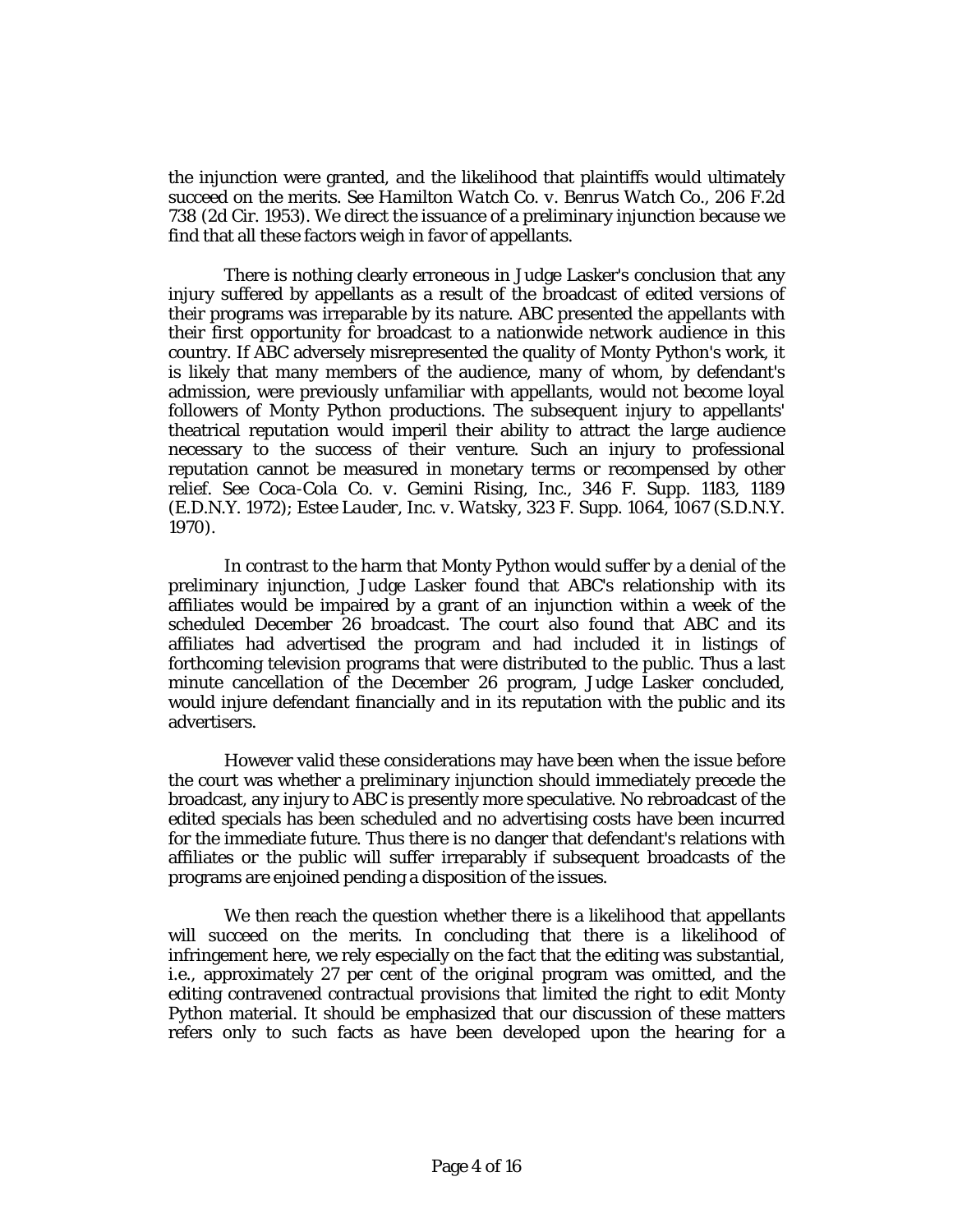preliminary injunction. Modified or contrary findings may become appropriate after a plenary trial.

Judge Lasker denied the preliminary injunction in part because he was unsure of the ownership of the copyright in the recorded program. Appellants first contend that the question of ownership is irrelevant because the recorded program was merely a derivative work taken from the script in which they hold the uncontested copyright. Thus, even if BBC owned the copyright in the recorded program, its use of that work would be limited by the license granted to BBC by Monty Python for use of the underlying script. We agree.

Section 7 of the Copyright Law, 17 U.S.C. § 7, provides in part that "adaptations, arrangements, dramatizations . . . or other versions of . . . copyrighted works when produced with the consent of the proprietor of the copyright in such works . . . shall be regarded as new works subject to copyright . . .." Manifestly, the recorded program falls into this category as a dramatization of the script, $3$  and thus the program was itself entitled to copyright protection. However, section 7 limits the copyright protection of the derivative work, as works adapted from previously existing scripts have become known, to the novel additions made to the underlying work, *Reyher v. Children's Television Workshop*, 533 F.2d 87 (2d Cir. 1976), and the derivative work does not affect the "force or validity" of the copyright in the matter from which it is derived. See

<span id="page-4-0"></span><sup>3</sup> ABC has not argued that the principle of section 7 do not apply because Monty Python's copyright in its unpublished script is a common law copyright rather than a statutory copyright, which can exist only after publication. In any event, we find that the same principles discussed below with respect to derivative works adapted from material in which there is a statutory copyright also apply to material in which there is a common law copyright. See *RCA Mfg. Co. v. Whiteman*, 114 F.2d 86, 88 (2d Cir.), *cert. denied*, 311 U.S. 712, 61 S. Ct. 393, 85 L. Ed. 463 (1940); 17 U.S.C. § 2.

The law is apparently unsettled with respect to whether a broadcast of a recorded program constitutes publication of that program and the underlying script so as to divest the proprietor of the script of his common-law copyright. See 1 M. Nimmer, Copyright §§ 56.3, 57. Arguably, once the scriptwriter obtains the economic benefit of the recording and the broadcast, he has obtained all that his common-law copyright was intended to secure for him; thus it would not be unfair to find that publication of the derivative work divested the script of its common law protection. On the other hand, several types of performances from scripts have been held not to constitute divestive publication, see, e.g., *Uproar Co. v. NBC*, 81 F.2d 373 (1st Cir. 1936), and it is unclear whether a broadcast of the recording in itself constitutes publication. See M. Nimmer, supra, § 56.3. Since ABC has not objected to Monty Python's assertion of common-law copyright in an unpublished script, we need not entertain the question on this appeal from denial of a preliminary injunction. We leave initial determination of this perplexing question to the district court in its determination of all the issues on the merits. This disposition is especially proper in view of the fact that, apart from the copyright claims, there will be a trial of the unfair competition claim.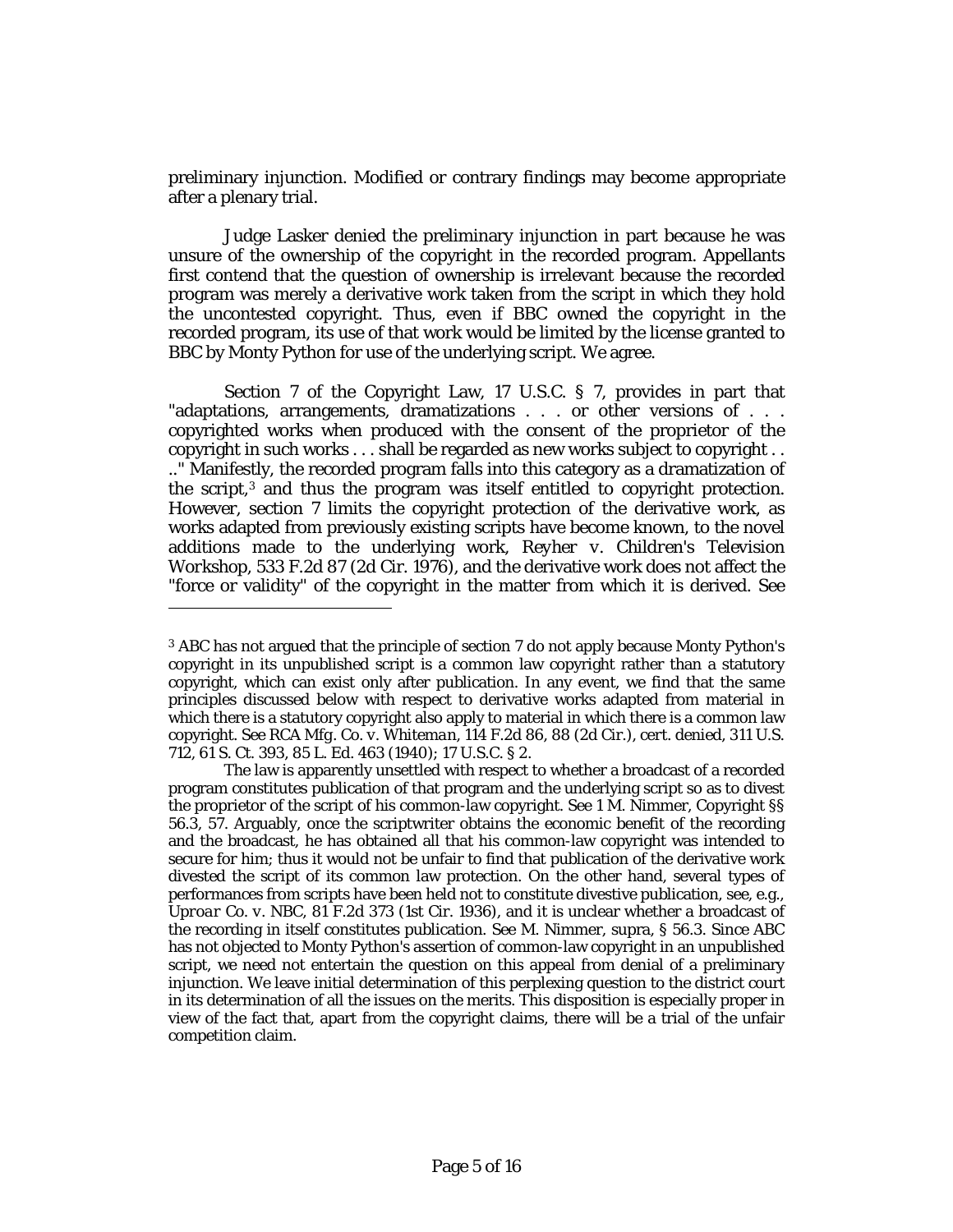*Grove Press, Inc. v. Greenleaf Publishing Co.*, 247 F. Supp. 518 (S.D.N.Y. 1965). Thus, any ownership by BBC of the copyright in the recorded program would not affect the scope or ownership of the copyright in the underlying script.

Since the copyright in the underlying script survives intact despite the incorporation of that work into a derivative work, one who uses the script, even with the permission of the proprietor of the derivative work, may infringe the underlying copyright. See *Davis v. E.I. DuPont deNemours & Co.*, 240 F. Supp. 612 (S.D.N.Y. 1965) (defendants held to have infringed when they obtained permission to use a screenplay in preparing a television script but did not obtain permission of the author of the play upon which the screenplay was based).

If the proprietor of the derivative work is licensed by the proprietor of the copyright in the underlying work to vend or distribute the derivative work to third parties, those parties will, of course, suffer no liability for their use of the underlying work consistent with the license to the proprietor of the derivative work. Obviously, it was just this type of arrangement that was contemplated in this instance. The scriptwriters' agreement between Monty Python and BBC specifically permitted the latter to license the transmission of the recordings made by BBC to distributors such as Time-Life for broadcast in overseas territories.

One who obtains permission to use a copyrighted script in the production of a derivative work, however, may not exceed the specific purpose for which permission was granted. Most of the decisions that have reached this conclusion have dealt with the improper extension of the underlying work into media or time, i.e., duration of the license, not covered by the grant of permission to the derivative work proprietor.[4](#page-5-0) See *Bartsch v. Metro-Goldwyn-Mayer, Inc.*, 391 F.2d 150 (2d Cir.), cert. denied, 393 U.S. 826, 21 L. Ed. 2d 96, 89 S. Ct. 86 (1968); *G. Ricordi & Co. v. Paramount Pictures Inc.*, 189 F.2d 469 (2d Cir.), cert. denied, 342 U.S. 849, 96 L. Ed. 641, 72 S. Ct. 77 (1951). Cf. *Rice v. American Program Bureau*, 446 F.2d 685 (2d Cir. 1971). Appellants herein do not claim that the broadcast by ABC violated media or time restrictions contained in the license of the script to BBC. Rather, they claim that revisions in the script, and ultimately in the program, could be made only after consultation with Monty Python, and that ABC's broadcast of a program edited after recording and without consultation

<span id="page-5-0"></span><sup>4</sup> Thus, a leading commentator on the subject concludes:

If the copyright owner of an underlying work limits his consent for its use in a derivative work to a given medium (e.g. opera), the copyright owner of the derivative work may not exploit such derivative work in a different medium (e.g. motion pictures) to the extent the derivative work incorporates protectible material from the underlying work. 1 M. Nimmer, Copyright § 45.3.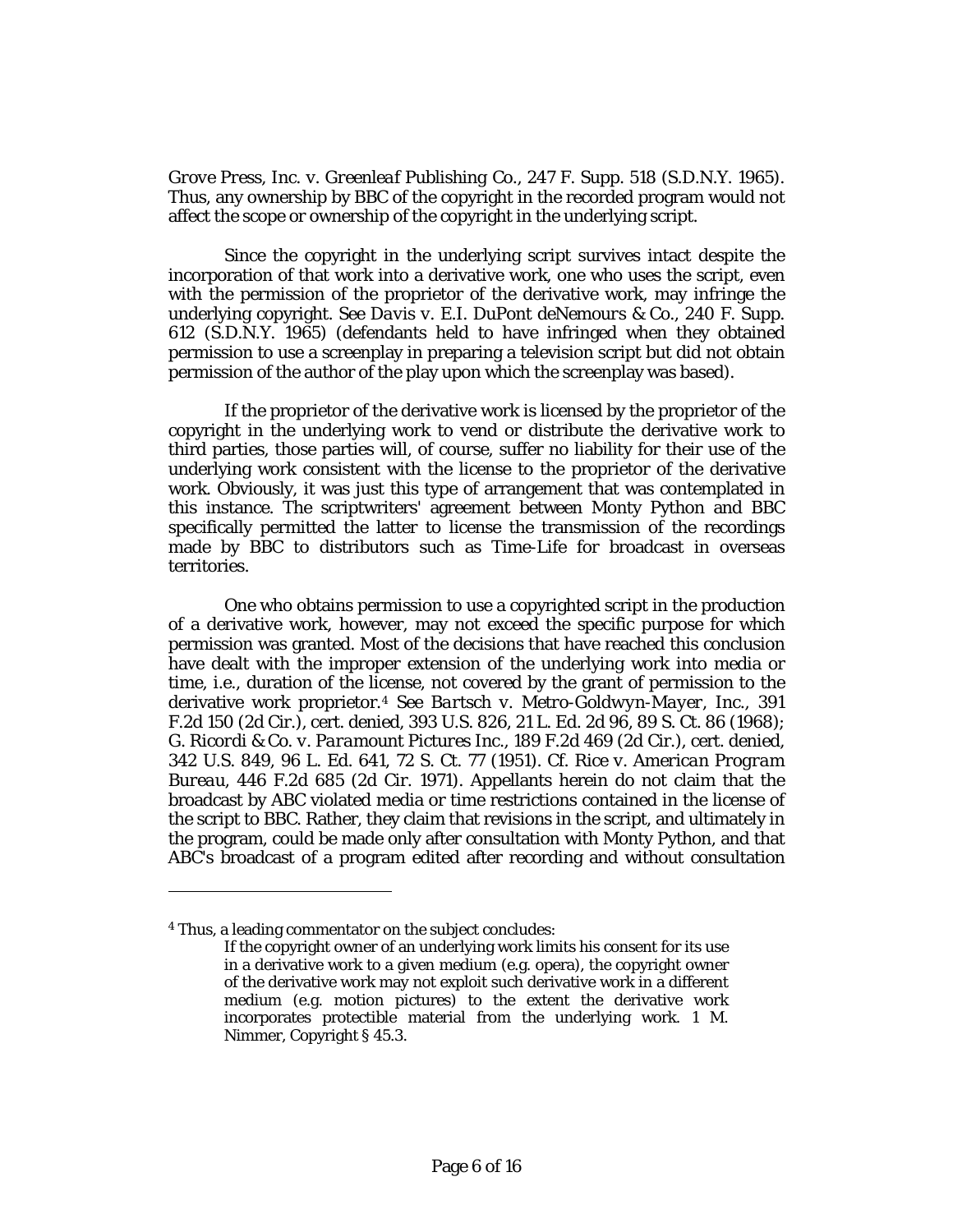with Monty Python exceeded the scope of any license that BBC was entitled to grant.

The rationale for finding infringement when a licensee exceeds time or media restrictions on his license--the need to allow the proprietor of the underlying copyright to control the method in which his work is presented to the public--applies equally to the situation in which a licensee makes an unauthorized use of the underlying work by publishing it in a truncated version. Whether intended to allow greater economic exploitation of the work, as in the media and time cases, or to ensure that the copyright proprietor retains a veto power over revisions desired for the derivative work, the ability of the copyright holder to control his work remains paramount in our copyright law. We find, therefore, that unauthorized editing of the underlying work, if proven, would constitute an infringement of the copyright in that work similar to any other use of a work that exceeded the license granted by the proprietor of the copyright.

If the broadcast of an edited version of the Monty Python program infringed the group's copyright in the script, ABC may obtain no solace from the fact that editing was permitted in the agreements between BBC and Time-Life or Time-Life and ABC. BBC was not entitled to make unilateral changes in the script and was not specifically empowered to alter the recordings once made; Monty Python, moreover, had reserved to itself any rights not granted to BBC. Since a grantor may not convey greater rights than it owns, BBC's permission to allow Time-Life, and hence ABC, to edit appears to have been a nullity. See *Hampton v. Paramount Pictures Corp.*, 279 F.2d 100 (9th Cir. 1960), cert. denied, 364 U.S. 882, 5 L. Ed. 2d 103, 81 S. Ct. 170 (1970); *Ilyin v. Avon Publications*, 144 F. Supp. 368, 372 (S.D.N.Y. 1956).

ABC answers appellants' infringement argument with a series of contentions, none of which seems meritorious at this stage of the litigation. The network asserts that Monty Python's British representative, Jill Foster, knew that ABC planned to exclude much of the original BBC program in the October 3 broadcast. ABC thus contends that by not previously objecting to this procedure, Monty Python ratified BBC's authority to license others to edit the underlying script.

Although the case of *Ilyin v. Avon Publications, Inc.*, 144 F. Supp. 368, 373 (S.D.N.Y. 1956), may be broadly read for the proposition that a holder of a derivative copyright may obtain rights in the underlying work through ratification, the conduct necessary to that conclusion has yet to be demonstrated in this case[.5](#page-6-0) It is undisputed that appellants did not have actual notice of the cuts

<span id="page-6-0"></span><sup>5</sup> Furthermore, the court in *Ilyin* specifically limited the theory to the situation in which ratification was used against a third-party infringer who claimed the proprietor of the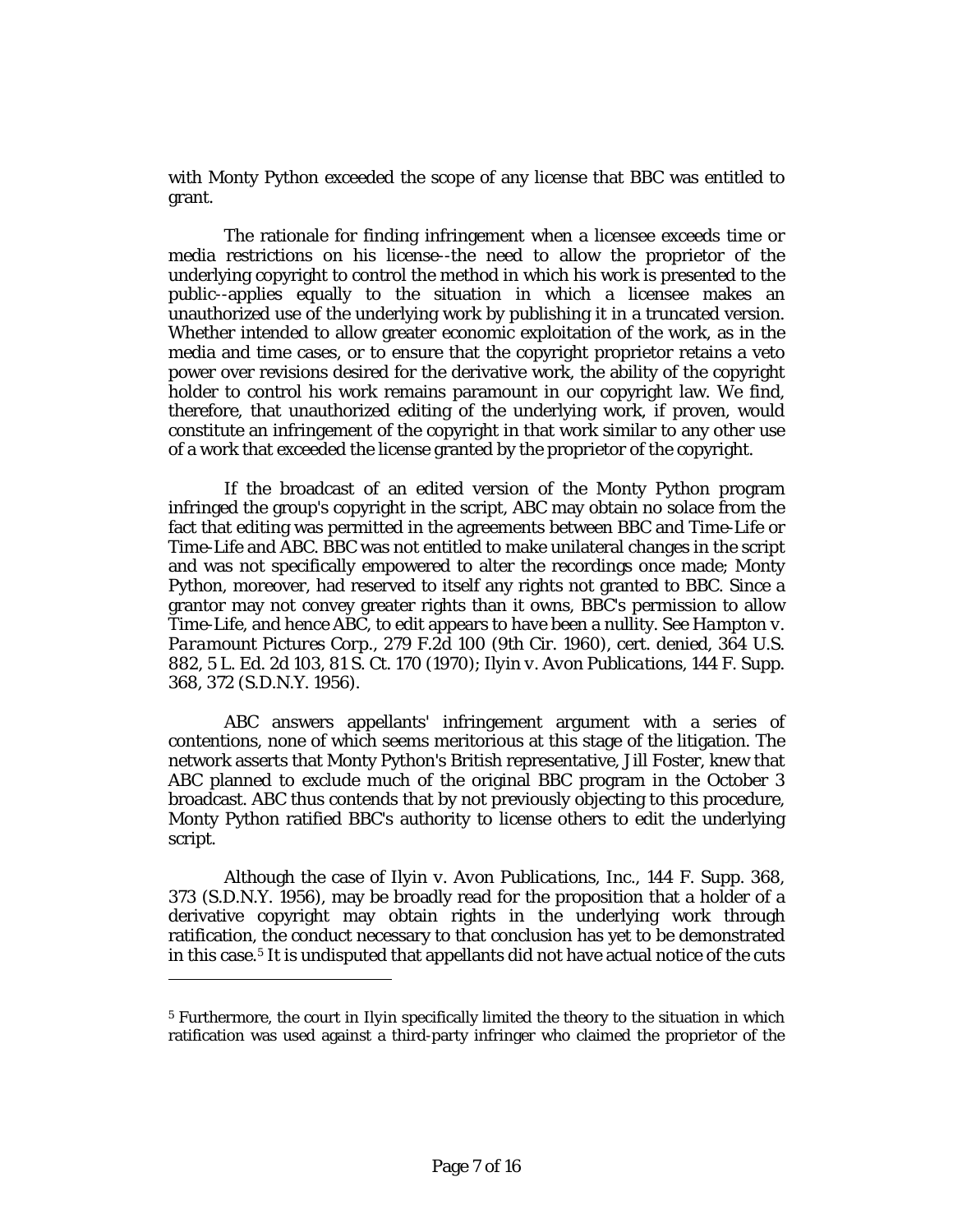in the October 3 broadcast until late November. Even if they are chargeable with the knowledge of their British representative, it is not clear that she had prior notice of the cuts or ratified the omissions, nor did Judge Lasker make any finding on the question. While Foster, on September 5, did question how ABC was to broadcast the entire program if it was going to interpose 24 minutes of commercials, she received assurances from BBC that the programs would not be "segmented." The fact that she knew precisely the length of material that would have to be omitted to allow for commercials does not prove that she ratified the deletions. This is especially true in light of previous assurances that the program would contain the original shows in their entirety. On the present record, it cannot be said that there was any ratification of BBC's grant of editing rights. ABC, of course, is entitled to attempt to prove otherwise during the trial on the merits.

ABC next argues that under the "joint work" theory adopted in *Shapiro, Bernstein & Co. v. Jerry Vogel Music, Inc.*, 221 F.2d 569 (2d Cir. 1955), the script produced by Monty Python and the program recorded by BBC are symbiotic elements of a single production. Therefore, according to ABC, each contributor possesses an undivided ownership of all copyrightable elements in the final work and BBC could thus have licensed use of the script, including editing, written by appellants.

The joint work theory as extended in *Shapiro* has been criticized as inequitable unless "at the time of creation by the first author, the second author's contribution [is envisaged] as an integrated part of a single work," and the first author intends that the final product be a joint work. See 1 M. Nimmer, Copyright §§ 67-73. Furthermore, this court appears to have receded from a broad application of the joint work doctrine where the contract which leads to collaboration between authors indicates that one will retain a superior interest. See *Szekely v. Eagle Lion Films, Inc.*, 242 F.2d 266 (2d Cir.), cert. denied, 354 U.S. 922, 1 L. Ed. 2d 1437, 77 S. Ct. 1382 (1957). In the present case, the screenwriters' agreement between Monty Python and BBC provides that the group is to retain all rights in the script not granted in the agreement and that at some future point the group may license the scripts for use on television to parties other than BBC. These provisions suggest that the parties did not consider themselves joint authors of a single work. This matter is subject to further exploration at the trial, but in the present state of the record, it presents no bar to issuance of a preliminary injunction.

derivative work had no copyright in the underlying work. In this case, however, the proprietor of the underlying work, rather than the alleged infringer, contests the ratification.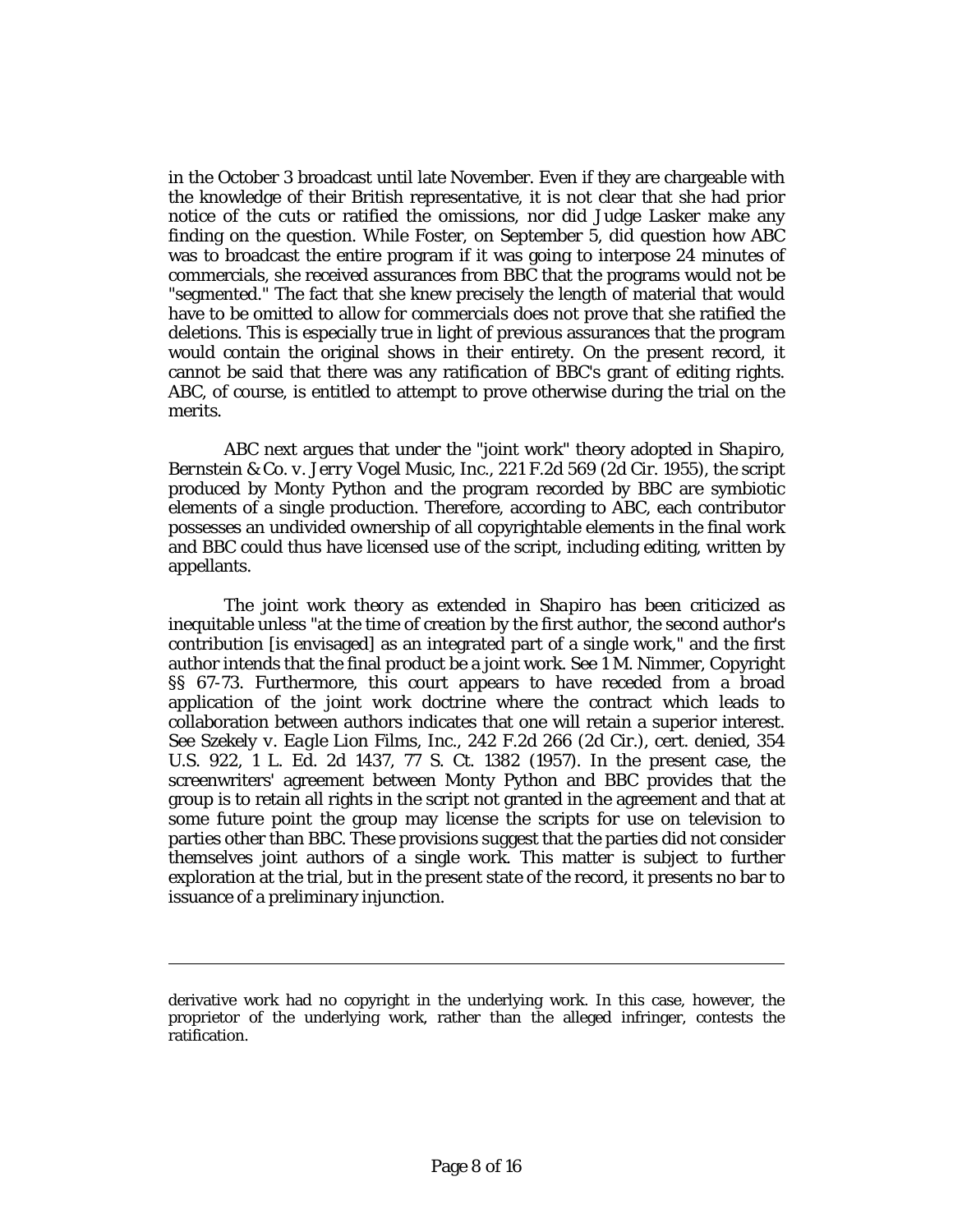Aside from the question of who owns the relevant copyrights, ABC asserts that the contracts between appellants and BBC permit editing of the programs for commercial television in the United States. ABC argues that the scriptwriters' agreement allows appellants the right to participate in revisions of the script only *prior* to the recording of the programs, and thus infers that BBC had unrestricted authority to revise after that point. This argument, however, proves too much. A reading of the contract seems to indicate that Monty Python obtained control over editing the script only to ensure control over the program recorded from that script.<sup>[6](#page-8-0)</sup> Since the scriptwriters' agreement explicitly retains for the group all rights not granted by the contract, omission of any terms concerning alterations in the program after recording must be read as reserving to appellants exclusive authority for such revisions.[7](#page-8-1)

Finally, ABC contends that appellants must have expected that deletions would be made in the recordings to conform them for use on commercial television in the United States. ABC argues that licensing in the United States implicitly grants a license to insert commercials in a program and to remove offensive or obscene material prior to broadcast. According to the network,

<span id="page-8-0"></span><sup>6</sup> The scriptwriters' agreement, of course, concerns the recorded program as well as the script. BBC's rights under the agreement involve primarily the licensing of the recorded program, not the script itself. Thus, the scriptwriters' agreement would have been the proper and expected place to find any intended authorization for editing of the recorded program.

<span id="page-8-1"></span><sup>7</sup> *McGuire v. United Artists Television Productions, Inc.*, 254 F. Supp. 270 (S.D. Cal. 1966), cited by appellee for the proposition that failure of a writer explicitly to reserve control over a recording of his script automatically forfeits that control, is inapposite. That case involved the question of whether a writer who had been granted an undetermined measure of "creative control" over the script could prevent editing of the film for insertion of commercials. The court found only that the parties had reached no agreement on the scope of the writer's "creative control." Here, however, that scope is clearly delineated by the agreement that retains for appellants those rights not granted to BBC, and hence, to BBC's licensees.

In a performer's agreement between Monty Python and BBC, the group warranted that any manuscript that it provided to BBC for performance would be either "original material of (its) own which (it) is fully at liberty to use for all purposes of this Agreement . . . or original material which (it) is fully at liberty to use for all purposes of this Agreement by reason of (its) holding all necessary licenses or permissions." ABC contends that somehow this clause provides an implicit right to edit for commercial television because that act would be consistent with the warranty that the parties are "fully at liberty" to use the scripts for any purpose. Judge Lasker found that the performer's agreement was wholly irrelevant to the issue of a preliminary injunction. While we need not express any opinion on that ruling at this time, it is obvious from a reading of the contract that the sole purpose of the clause relied upon by ABC is to hold BBC harmless from a claim by any party that the Monty Python scripts infringe upon another work.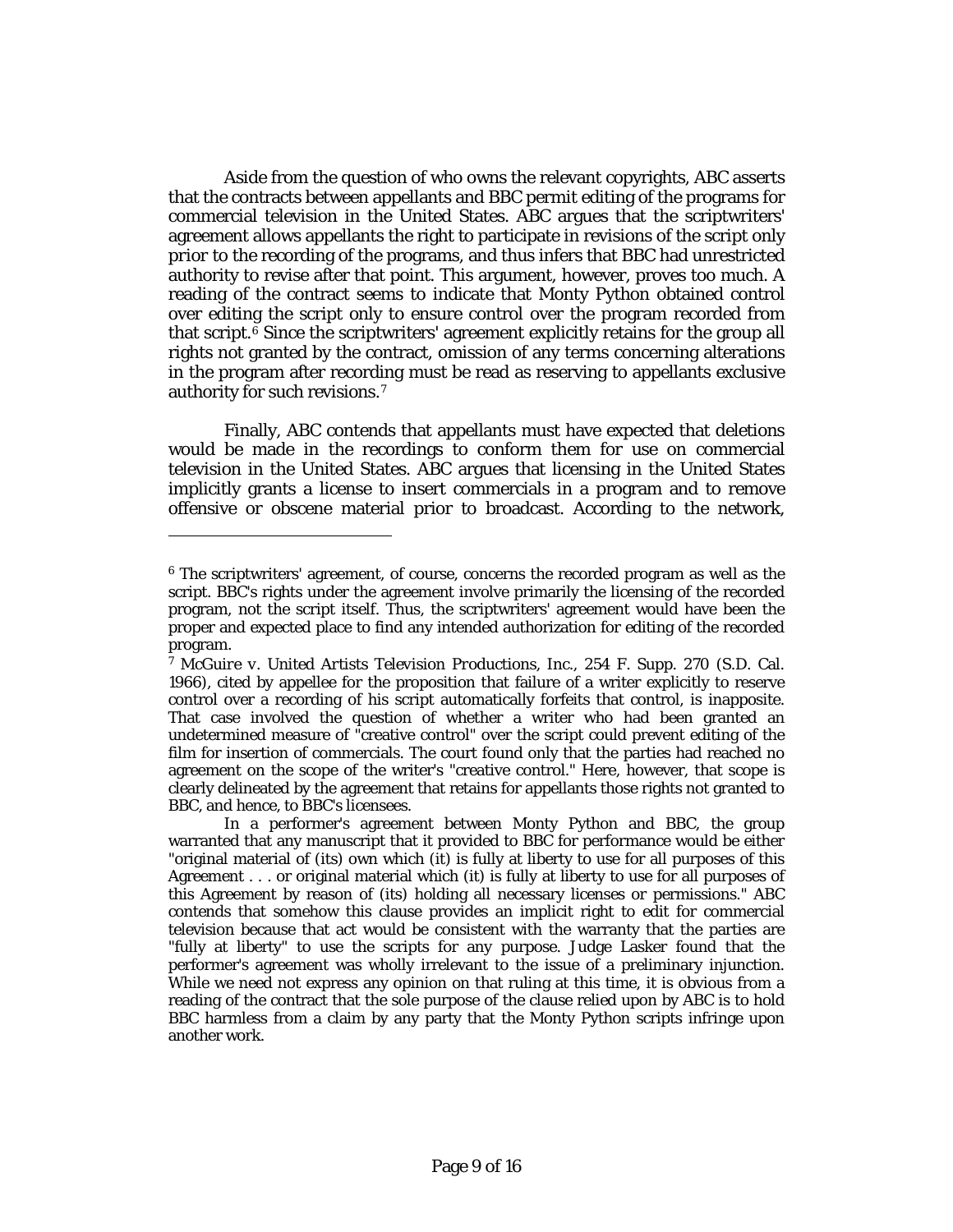appellants should have anticipated that most of the excised material contained scatological references inappropriate for American television and that these scenes would be replaced with commercials, which presumably are more palatable to the American public.

The proof adduced up to this point, however, provides no basis for finding any implied consent to edit. Prior to the ABC broadcasts, Monty Python programs had been broadcast on a regular basis by both commercial and public television stations in this country without interruption or deletion. Indeed, there is no evidence of any prior broadcast of edited Monty Python material in the United States. These facts, combined with the persistent requests for assurances by the group and its representatives that the programs would be shown intact belie the argument that the group knew or should have known that deletions and commercial interruptions were inevitable.

Several of the deletions made for ABC, such as elimination of the words "hell" and "damn," seem inexplicable given today's standard television fare.<sup>[8](#page-9-0)</sup> If, however, ABC honestly determined that the programs were obscene in substantial part, it could have decided not to broadcast the specials at all, or it could have attempted to reconcile its differences with appellants. The network could not, however, free from a claim of infringement, broadcast in a substantially altered form a program incorporating the script over which the group had retained control.

Our resolution of these technical arguments serves to reinforce our initial inclination that the copyright law should be used to recognize the important role of the artist in our society and the need to encourage production and dissemination of artistic works by providing adequate legal protection for one who submits his work to the public. See *Mazer v. Stein*, 347 U.S. 201, 98 L. Ed. 630, 74 S. Ct. 460 (1954). We therefore conclude that there is a substantial likelihood that, after a full trial, appellants will succeed in proving infringement of their copyright by ABC's broadcast of edited versions of Monty Python programs. In reaching this conclusion, however, we need not accept appellants' assertion that any editing whatsoever would constitute infringement. Courts have recognized that licensees are entitled to some small degree of latitude in arranging the licensed work for presentation to the public in a manner consistent with the licensee's style or standards.<sup>[9](#page-9-1)</sup> See *Stratchborneo v. Arc. Music Corp.*, 357 F. Supp. 1393, 1405 (S.D.N.Y. 1973); *Preminger v. Columbia Pictures Corp.*, 49 Misc.2d 363, 267 N.Y.S.2d 594 (Sup.Ct.), aff'd 25 A.D.2d 830, 269 N.Y.S.2d

<span id="page-9-0"></span><sup>8</sup> We also note that broadcast of the Monty Python specials was scheduled by ABC for an 11:30 p.m. to 1:00 a.m. time slot.

<span id="page-9-1"></span><sup>&</sup>lt;sup>9</sup> Indeed, the scriptwriters' agreement permitted BBC to make "minor" changes without consulting Monty Python. See note 2, supra.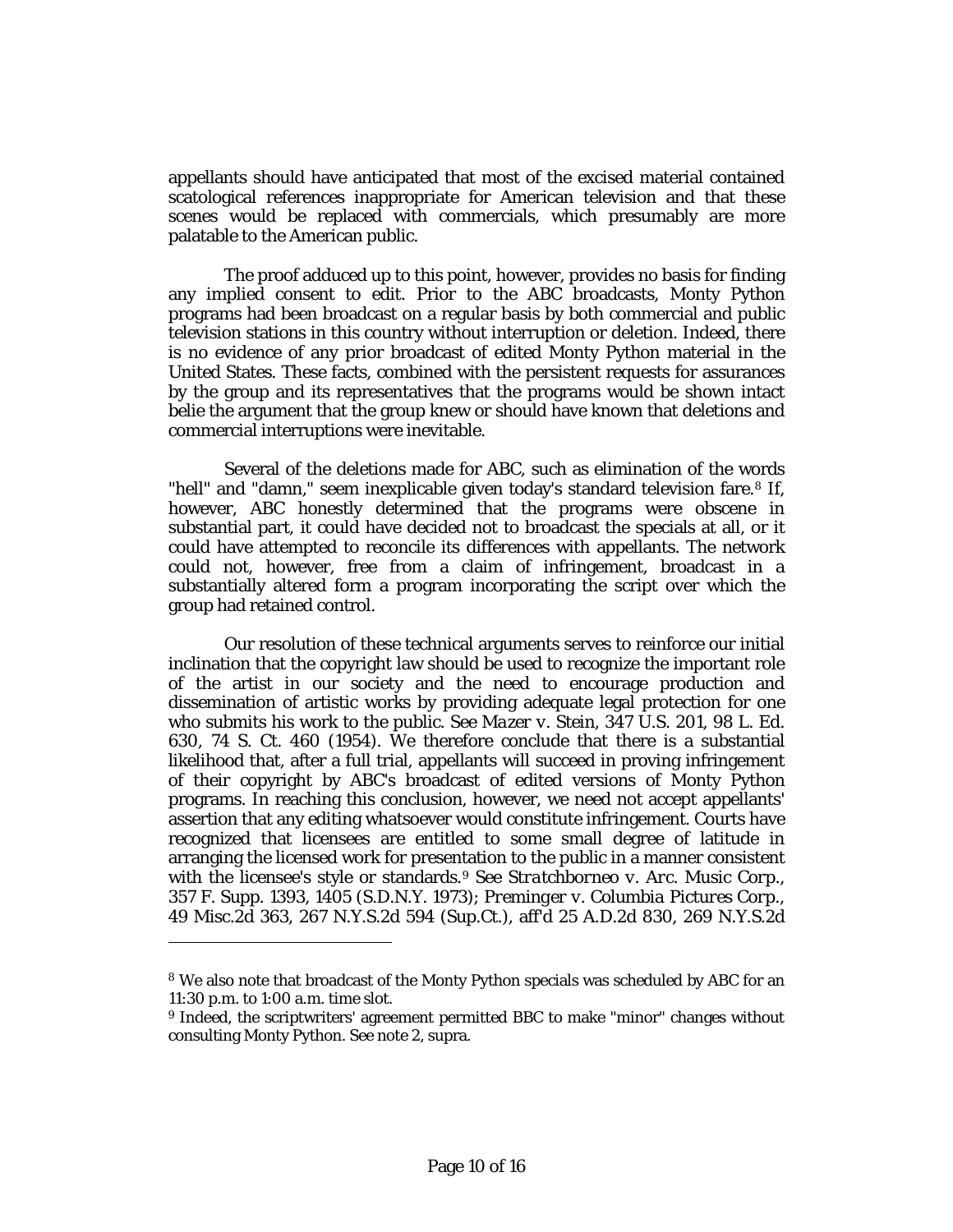913 (1st Dept.), aff'd 18 N.Y.2d 659, 273 N.Y.S.2d 80, 219 N.E.2d 431 (1966). That privilege, however, does not extend to the degree of editing that occurred here especially in light of contractual provisions that limited the right to edit Monty Python material.

It also seems likely that appellants will succeed on the theory that, regardless of the right ABC had to broadcast an edited program, the cuts made constituted an actionable mutilation of Monty Python's work. This cause of action, which seeks redress for deformation of an artist's work, finds its roots in the continental concept of droit moral, or moral right, which may generally be summarized as including the right of the artist to have his work attributed to him in the form in which he created it. See 1 M. Nimmer, supra, at § 110.1.

American copyright law, as presently written, does not recognize moral rights or provide a cause of action for their violation, since the law seeks to vindicate the economic, rather than the personal, rights of authors. Nevertheless, the economic incentive for artistic and intellectual creation that serves as the foundation for American copyright law, *Goldstein v. California*, 412 U.S. 546, 37 L. Ed. 2d 163, 93 S. Ct. 2303 (1973); *Mazer v. Stein*, 347 U.S. 201, 98 L. Ed. 630, 74 S. Ct. 460 (1954), cannot be reconciled with the inability of artists to obtain relief for mutilation or misrepresentation of their work to the public on which the artists are financially dependent. Thus courts have long granted relief for misrepresentation of an artist's work by relying on theories outside the statutory law of copyright, such as contract law, *Granz v. Harris*, 198 F.2d 585 (2d Cir. 1952) (substantial cutting of original work constitutes misrepresentation), or the tort of unfair competition, *Prouty v. National Broadcasting Co.*, 26 F. Supp. 265 (Mass. 1939). See Strauss, The Moral Right of the Author 128-138, in Studies on Copyright (1963). Although such decisions are clothed in terms of proprietary right in one's creation, they also properly vindicate the author's personal right to prevent the presentation of his work to the public in a distorted form. See *Gardella v. Log Cabin Products Co.*, 89 F.2d 891, 895-96 (2d Cir. 1937); Roeder, The Doctrine of Moral Right, 53 Harv. L. Rev. 554, 568 (1940).

Here, the appellants claim that the editing done for ABC mutilated the original work and that consequently the broadcast of those programs as the creation of Monty Python violated the Lanham Act § 43(a), 15 U.S.C. § 1125(a).[10](#page-10-0)

<span id="page-10-0"></span><sup>10</sup> That statute provides in part:

Any person who shall affix, apply, or annex, or use in connection with any goods or services, . . . a false designation of origin, or any false description or representation . . . and shall cause such goods or services to enter into commerce . . . shall be liable to a civil action by any person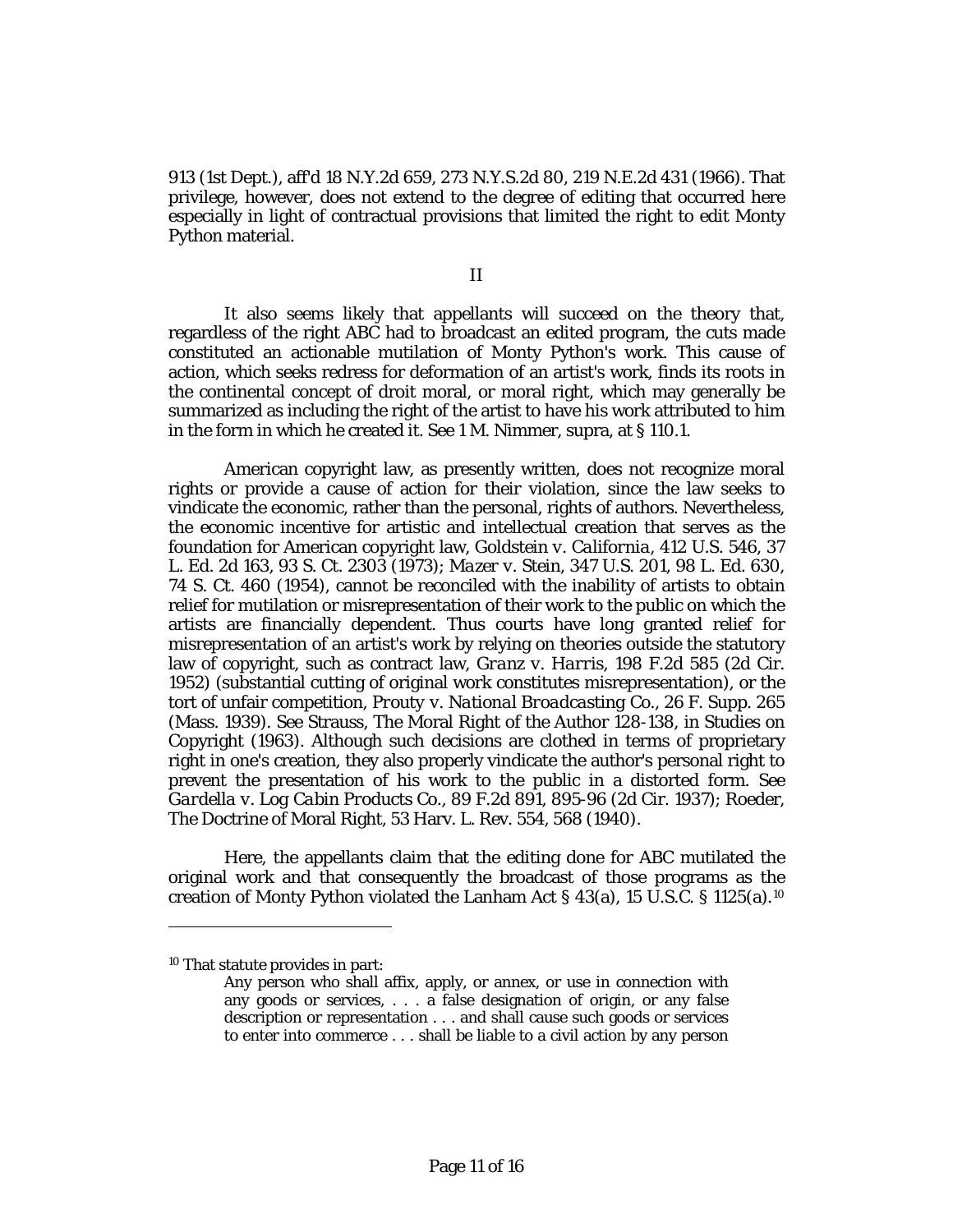This statute, the federal counterpart to state unfair competition laws, has been invoked to prevent misrepresentations that may injure plaintiff's business or personal reputation, even where no registered trademark is concerned. See *Mortellito v. Nina of California*, 335 F. Supp. 1288, 1294 (S.D.N.Y. 1972). It is sufficient to violate the Act that a representation of a product, although technically true, creates a false impression of the product's origin. See *Rich v. RCA Corp.*, 390 F. Supp. 530 (S.D. N.Y. 1975) (recent picture of plaintiff on cover of album containing songs recorded in distant past held to be a false representation that the songs were new); *Geisel v. Poynter Products, Inc.*, 283 F. Supp. 261, 267 (S.D.N.Y. 1968).

These cases cannot be distinguished from the situation in which a television network broadcasts a program properly designated as having been written and performed by a group, but which has been edited, without the writer's consent, into a form that departs substantially from the original work. "To deform his work is to present him to the public as the creator of a work not his own, and thus makes him subject to criticism for work he has not done." Roeder, supra, at 569. In such a case, it is the writer or performer, rather than the network, who suffers the consequences of the mutilation, for the public will have only the final product by which to evaluate the work.[11](#page-11-0) Thus, an allegation that a defendant has presented to the public a "garbled," *Granz v. Harris*, supra (Frank, *J.*, concurring), distorted version of plaintiff's work seeks to redress the very rights sought to be protected by the Lanham Act, 15 U.S.C. § 1125(a), and should be recognized as stating a cause of action under that statute. See *Autry v. Republic Productions, Inc.*, 213 F.2d 667 (9th Cir. 1954); *Jaeger v. American Intn'l Pictures, Inc.*, 330 F. Supp. 274 (S.D. N.Y. 1971), which suggest the violation of such a right if mutilation could be proven.

During the hearing on the preliminary injunction, Judge Lasker viewed the edited version of the Monty Python program broadcast on December 26 and the original, unedited version. After hearing argument of this appeal, this panel also viewed and compared the two versions. We find that the truncated version at times omitted the climax of the skits to which appellants' rare brand of humor was leading and at other times deleted essential elements in the schematic development of a story line.[12](#page-11-1) We therefore agree with Judge Lasker's conclusion

<sup>...</sup> who believes that he is or is likely to be damaged by the use of any such false description or representation.

<span id="page-11-0"></span> $11$  This result is not changed by the fact that the network, as here, takes public responsibility for editing. See *Rich v. RCA Corp.*, supra.

<span id="page-11-1"></span> $12$  A single example will illustrate the extent of distortion engendered by the editing. In one skit, an upper class English family is engaged in a discussion of the tonal quality of certain words as "woody" or "tinny." The father soon begins to suggest certain words with sexual connotations as either "woody" or "tinny," whereupon the mother fetches a bucket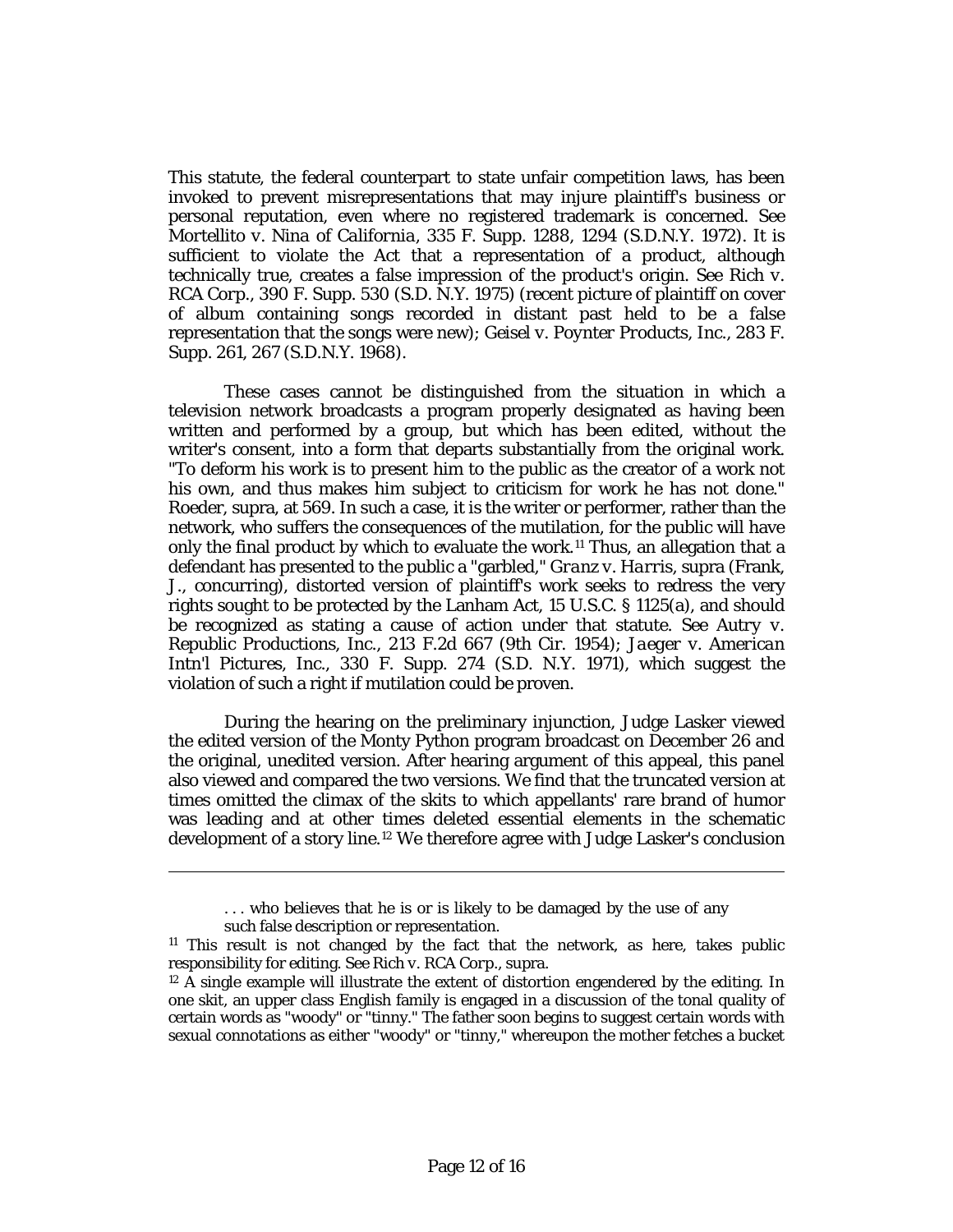that the edited version broadcast by ABC impaired the integrity of appellants' work and represented to the public as the product of appellants what was actually a mere caricature of their talents. We believe that a valid cause of action for such distortion exists and that therefore a preliminary injunction may issue to prevent repetition of the broadcast prior to final determination of the issues[.13](#page-12-0)

#### III

We do not share Judge Lasker's concern about the procedures by which the appellants have pursued this action. The district court indicated agreement with ABC that appellants were guilty of laches in not requesting a preliminary injunction until 11 days prior to the broadcast. Our discussion above, however, suggests that the group did not know and had no reason to believe until late November that editing would take place. Several letters between BBC and Monty Python's representative indicate that appellants believed that the programs would be shown in their entirety. Furthermore, the group did act to prevent offensive editing of the second program immediately after viewing the tape of the first edited program. Thus we find no undue delay in the group's failure to institute this action until they were sufficiently advised regarding the facts necessary to support the action. In any event, ABC has not demonstrated how it was prejudiced by any delay. See *Emle Industries, Inc. v. Patentex, Inc.*, 478 F.2d 562, 574 (2d Cir. 1973).

Finally, Judge Lasker denied a preliminary injunction because Monty Python had failed to join BBC and Time-Life as indispensable parties. We do not believe that either is an indispensable party. ABC argues that joinder of both was required because it acted in good faith pursuant to its contractual rights with Time-Life in broadcasting edited versions of the programs, and Time-Life, in

1

We therefore conclude that Judge Gurfein's proposal that the district court could find some form of disclaimer would be sufficient might not provide appropriate relief.

of water and pours it over his head. The skit continues from this point. The ABC edit eliminates this middle sequence so that the father is comfortably dressed at one moment and, in the next moment, is shown in a soaked condition without any explanation for the change in his appearance.

<span id="page-12-0"></span><sup>&</sup>lt;sup>13</sup> Judge Gurfein's concurring opinion suggests that since the gravamen of a complaint under the Lanham Act is that the origin of goods has been falsely described, a legend disclaiming Monty Python's approval of the edited version would preclude violation of that Act. We are doubtful that a few words could erase the indelible impression that is made by a television broadcast, especially since the viewer has no means of comparing the truncated version with the complete work in order to determine for himself the talents of plaintiffs. Furthermore, a disclaimer such as the one originally suggested by Judge Lasker in the exigencies of an impending broadcast last December would go unnoticed by viewers who tuned into the broadcast a few minutes after it began.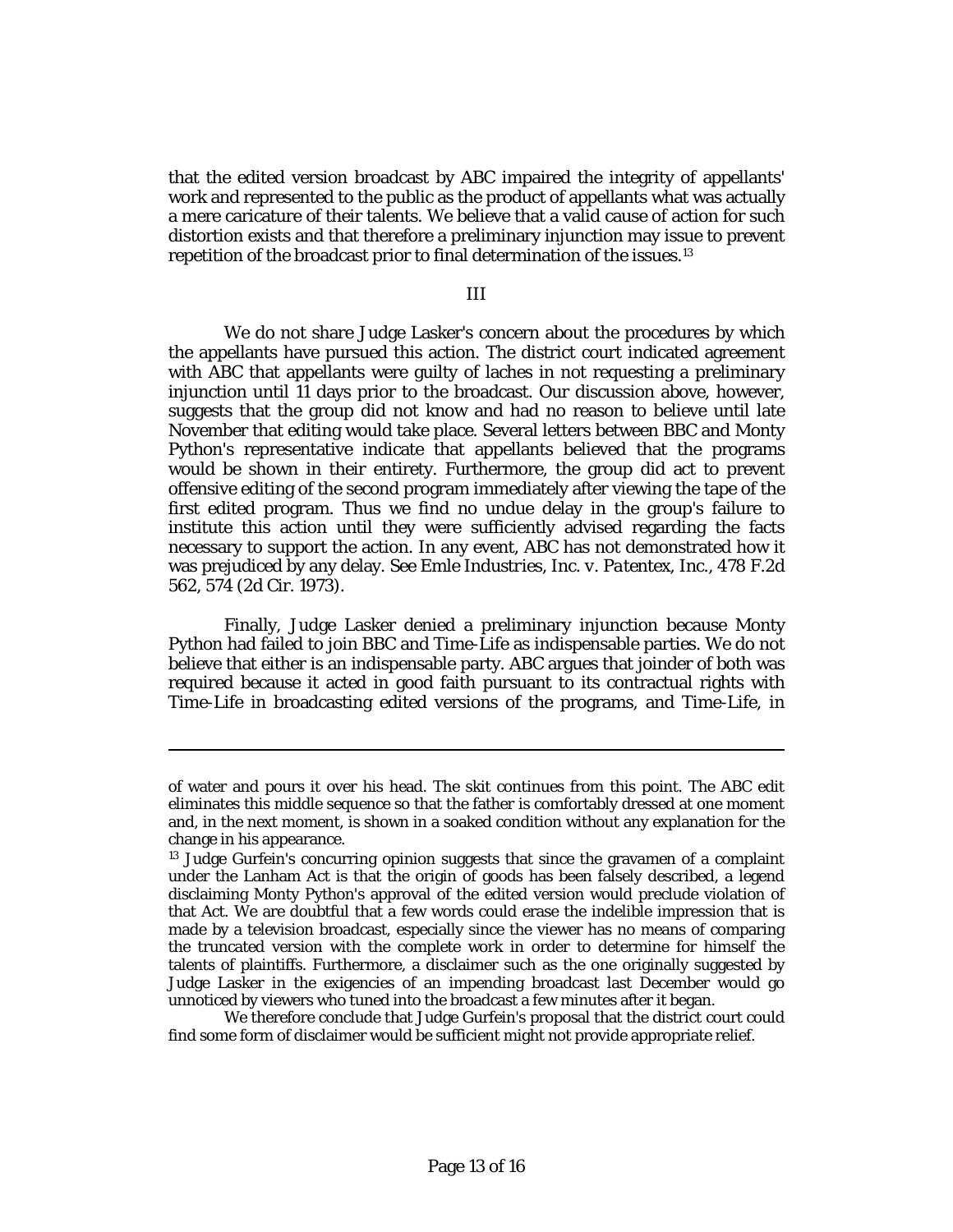turn, relied upon its contract with BBC. Furthermore, ABC argues, BBC must be joined since it owns the copyright in the recorded programs.

Even if BBC owns a copyright relevant to determination of the issues in this case, the formalistic rule that once required all owners of a copyright to be parties to an action for its infringement has given way to equitable considerations. See *Jaeger v. American International Pictures, supra*, 330 F. Supp. at 279; 7 C. Wright & A. Miller, Federal Practice and Procedure, § 1614. In this case, the equities to be considered under Fed.R.Civ.P. 19(a) strongly favor appellants. Monty Python is relying solely on its copyright in the script and on its rights as an author. No claim is being made that Monty Python has rights derived from the copyright held by another. Compare First *Financial Marketing Services Group, Inc. v. Field Promotions, Inc.*, 286 F. Supp. 295 (S.D.N.Y. 1968). One of the parties is an English corporation, and any action that appellants, a group of English writers and performers, might have against that potential defendant would be better considered under English law in an English court.

Complete relief for the alleged infringement and mutilation complained of may be accorded between Monty Python and ABC, which alone broadcast the programs in dispute. If ABC is ultimately found liable to appellants, a permanent injunction against future broadcasts and a damage award would satisfy all of appellants' claims. ABC's assertion that failure to join BBC and Time-Life may leave it subject to inconsistent verdicts in a later action against its licensors may be resolved through the process of impleader, which ABC has thus far avoided despite a suggestion from the district court to use that procedure. Finally, neither of the parties considered by ABC to be indispensable has claimed any interest in the subject matter of this litigation. See Fed.R.Civ.P. 19(a)(2).

For these reasons we direct that the district court issue the preliminary injunction sought by the appellants.

## **Concur**

GURFEIN, Circuit Judge, concurring:

I concur in my brother Lumbard's scholarly opinion, but I wish to comment on the application of Section 43(a) of the Lanham Act, 15 U.S.C. § 1125(a).

I believe that this is the first case in which a federal appellate court has held that there may be a violation of Section 43(a) of the Lanham Act with respect to a common-law copyright. The Lanham Act is a trademark statute, not a copyright statute. Nevertheless, we must recognize that the language of Section 43(a) is broad. It speaks of the affixation or use of false designations of origin or false descriptions or representations, but proscribes such use "in connection with any goods or services." It is easy enough to incorporate trade names as well as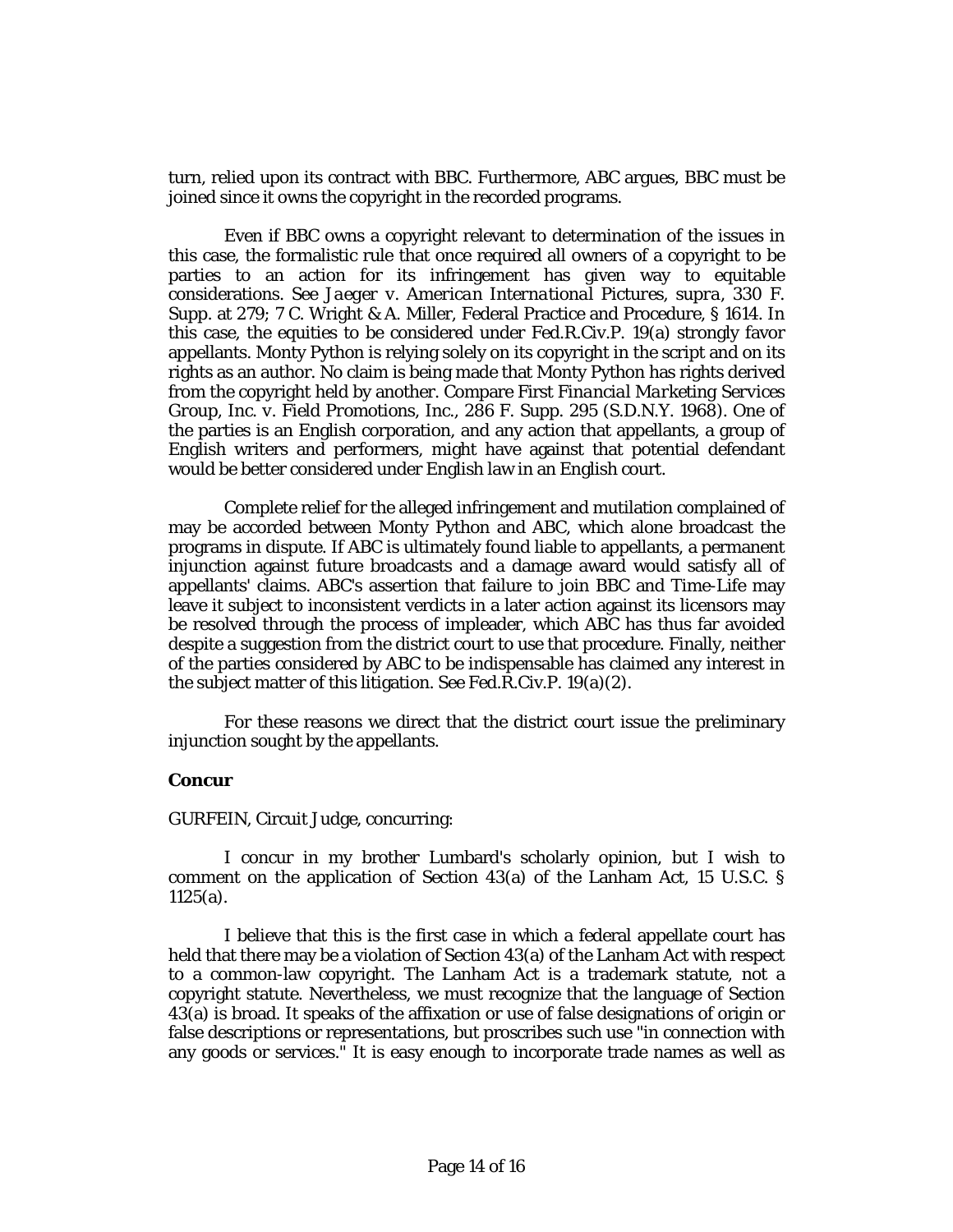trademarks into Section 43(a) and the statute specifically applies to common law trademarks, as well as registered trademarks. Lanham Act § 45, 15 U.S.C. § 1127.

In the present case, we are holding that the deletion of portions of the recorded tape constitutes a breach of contract, as well as an infringement of a common-law copyright of the original work. There is literally no need to discuss whether plaintiffs also have a claim for relief under the Lanham Act or for unfair competition under New York law. I agree with Judge Lumbard, however, that it may be an exercise of judicial economy to express our view on the Lanham Act claim, and I do not dissent therefrom. I simply wish to leave it open for the District Court to fashion the remedy.

The Copyright Act provides no recognition of the so-called *droit moral*, or moral rights of authors. Nor are such rights recognized in the field of copyright law in the United States. See 1 *Nimmer on Copyright*, § 110.2 (1975 ed.). If a distortion or truncation in connection with a use constitutes an infringement of copyright, there is no need for an additional cause of action beyond copyright infringement. *Id.* at § 110.3. An obligation to mention the name of the author carries the implied duty, however, as a matter of contract, not to make such changes in the work as would render the credit line a false attribution of authorship, *Granz v. Harris*, 198 F.2d 585 (2 Cir. 1952).

So far as the Lanham Act is concerned, it is not a substitute for *droit moral* which authors in Europe enjoy. If the licensee may, by contract, distort the recorded work, the Lanham Act does not come into play. If the licensee has no such right by contract, there will be a violation in breach of contract. The Lanham Act can hardly apply literally when the credit line correctly states the work to be that of the plaintiffs which, indeed it is, so far as it goes. The vice complained of is that the truncated version is not what the plaintiffs wrote. But the Lanham Act does not deal with artistic integrity. It only goes to misdescription of origin and the like. See *Societe Comptoir De L'Industrie Cotonniere Etablissements Boussac v. Alexander's Dept. Stores, Inc.*, 299 F.2d 33, 36 (2 Cir. 1962).

The misdescription of origin can be dealt with, as Judge Lasker did below, by devising an appropriate legend to indicate that the plaintiffs had not approved the editing of the ABC version[.1](#page-14-0) With such a legend, there is no conceivable violation of the Lanham Act. If plaintiffs complain that their artistic integrity is still compromised by the distorted version, their claim does not lie under the Lanham Act, which does not protect the copyrighted work itself but protects only against the misdescription or mislabelling.

<span id="page-14-0"></span><sup>&</sup>lt;sup>1</sup> I do not imply that the appropriate legend be shown only at the beginning of the broadcast. That is a matter for the District Court.